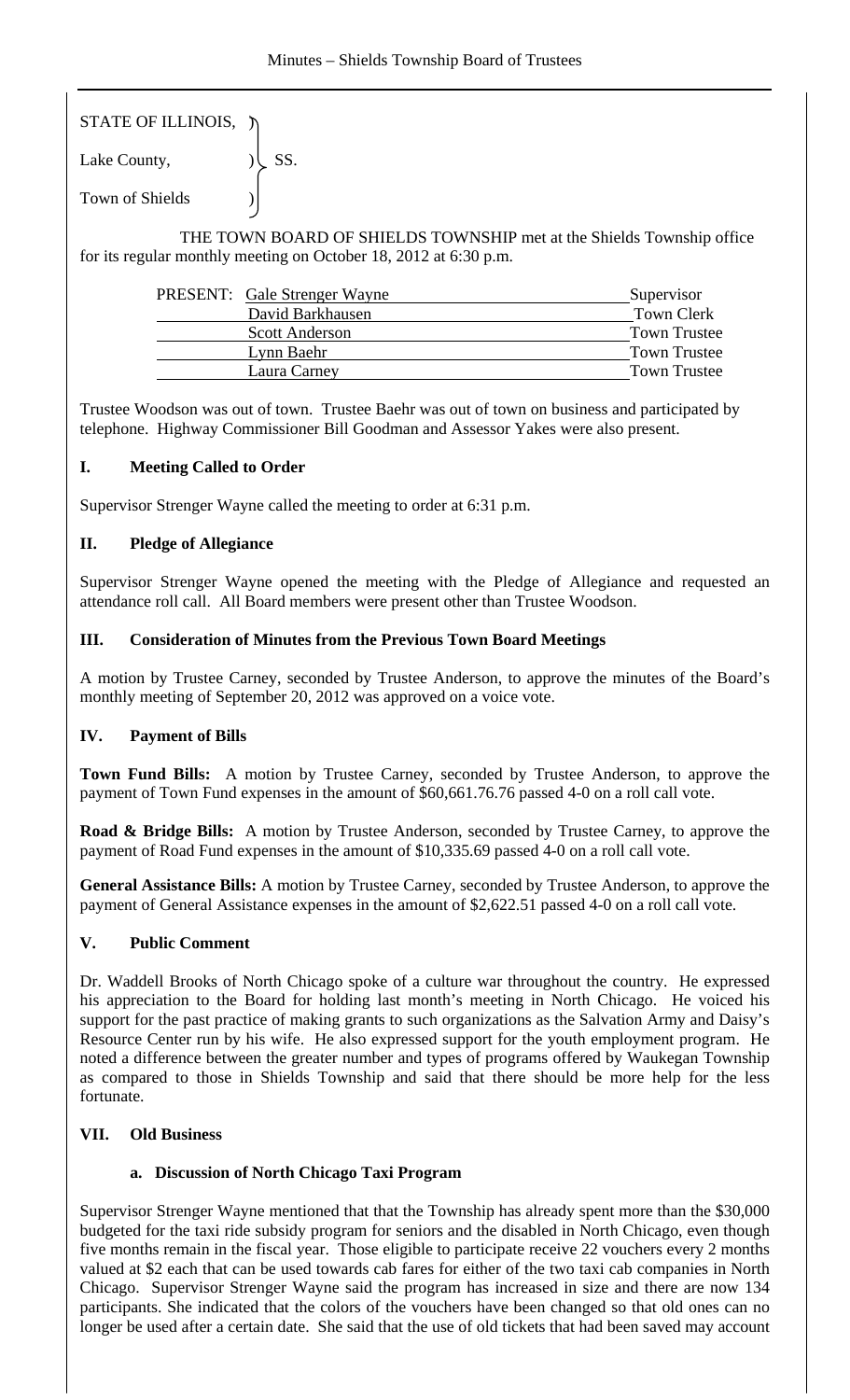for the increase in the cost of the program, and she noted that there are inherent inefficiencies in the way the program is run. Trustee Carney observed that it makes no sense for this kind of transportation program to be handled on a township basis and that it should be administered more regionally, perhaps by the County. She also suggested that additional expenditures for the program could possibly be paid out of the Township's Phoenix Rising foundation. Supervisor Strenger Wayne mentioned her recent participation at a meeting to discuss transportation issues with area municipal, township, and county representatives as well as the regional manager of paratransit for the PACE suburban bus agency.

Supervisor Strenger Wayne noted that up to 10 percent of the total budget can be transferred between line items. Trustee Anderson suggested that he might be willing to agree to a supplemental expenditure while also perhaps reducing the number of vouchers given out. Trustee Baehr also voiced support for a reduction in the number of vouchers.

Supervisor Strenger Wayne asked Waddell Brooks if he knew whether PACE buses go to the medical offices on Greenleaf Avenue in Park City. Dr. Brooks said he would look into this question.

Trustee Carney asked if the program participants have to reapply every year. She suggested "recertifying" participants. She also suggested that there might be a savings if those who live on a PACE route were not eligible for participation in the program.

The discussion of the program and what to do about the budget for it will continue to be discussed at a future meeting.

#### **b. Discussion and Vote on Forgiving the \$105,000 Balance of Town Fund Loan to the Road District**

Commissioner Goodman indicated that the information that had come back from the Illinois Department of Transportation about the possibility of receiving money from the recent Federal transportation bill was being reviewed by consulting engineer, Bud Reed, but did not seem to provide a basis for much hope for the Road District. Supervisor Strenger Wayne asked about money for drainage work, and Commissioner Goodman noted that drainage grants typically require equal local matching funds.

Trustee Carney said she saw no chance of getting money from the State and no prospect of the Road District being in a position to pay back the loan from the Town Fund. She said she thought it just made sense to "clean up the books."

Supervisor Strenger Wayne said she saw no urgency in dealing with the matter, and Trustee Carney said she wanted to deal with it during the current term of office. In any case, the matter was tabled until the Board's January meeting.

## **IX. Township Officials' Reports**

#### **a. Trustees - None**

## **b. Highway Commissioner**

Highway Commissioner Bill Goodman said he had been working on patching around the intersection of Muir and Bayonne Avenues in the northwest corner of Knollwood. The rebuilt roads have four inches of asphalt. He expressed regret that he did not have more money to spend on improvements and said that those roads that were worn will probably be in worse shape in the spring.

#### **c. Supervisor's Report**

In her Supervisor's Report, Supervisor Strenger Wayne mentioned the following items:

- The Lake County Transportation forum that she had mentioned in her discussion of the North Chicago taxicab program, as she speculated that perhaps more people could be served for less money if the Township's resources were pooled with others.
- A senior law day program sponsored by judges and the Lake County Sheriff's office, featuring a discussion of issues affecting seniors, such as scams targeting them, and a tour of the Lake County jail, which, she said, seemed to be run with effective discipline by long-term personnel.